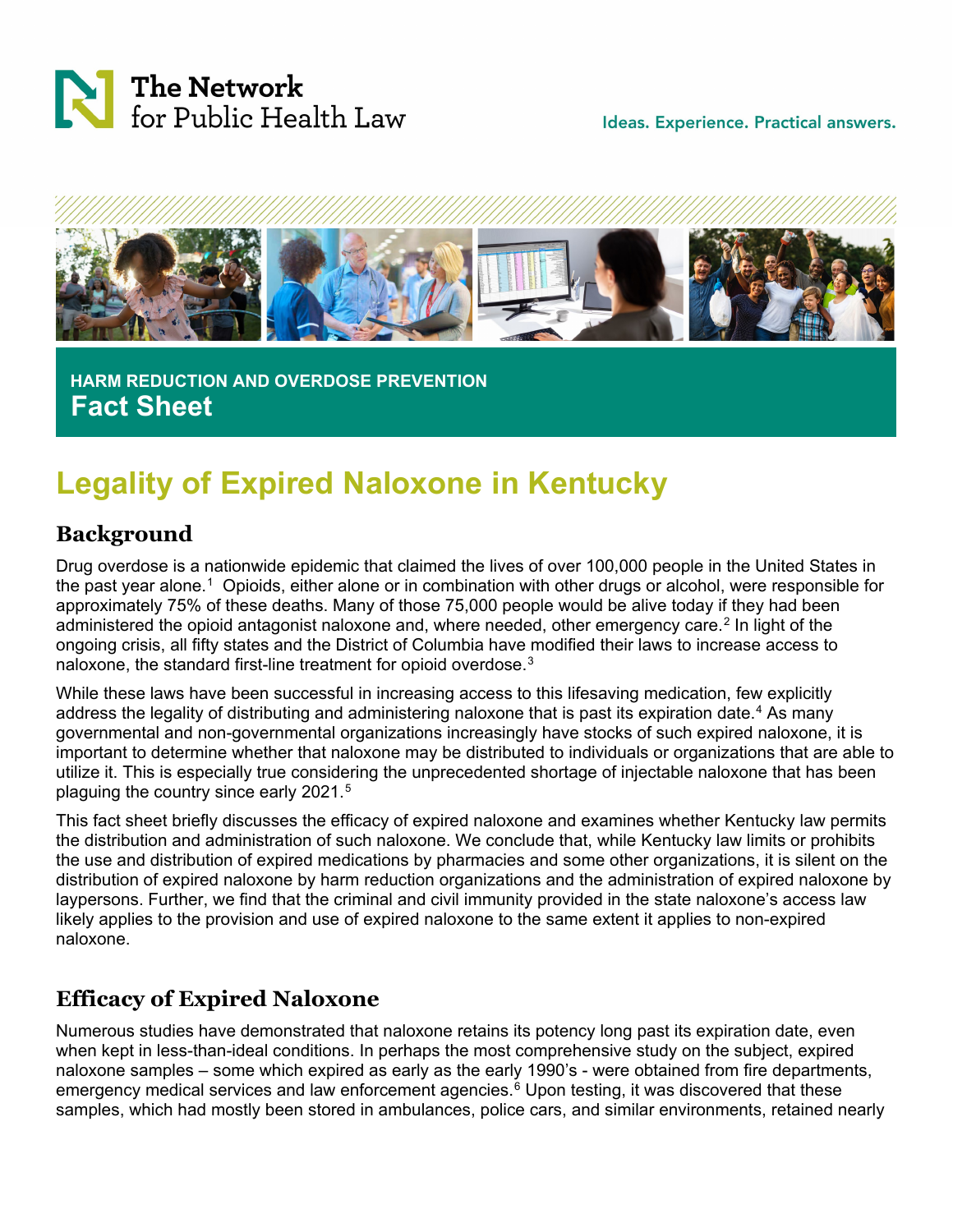all of their active ingredient even after nearly 30 years in storage. Only one sample, which was more than 25 years past its expiration date, had fallen to below 90% of its original strength.[7](#page-3-0) 

While that study was conducted with naloxone vials designed for injection with a needle and syringe, similar results have been obtained with Evzio, an auto-injector device, and Narcan, a nasal spray. Testing on several of these products that were at least one year past their listed expiration date revealed that they all retained greater than 100% of their labeled naloxone concentration. The researchers who conducted that study noted that the data suggests "extending the shelf life of these products" to "aid in avoiding the significant expense of replacing them every two years and also increase the availability" of naloxone in communities.<sup>[8](#page-3-1)</sup>

Even extremes of heat and cold seem to do little to impact the efficacy of naloxone. In another study, ampoules of naloxone were cycled through repeated heating and cooling cycles for 28 days. These samples, which had been either repeatedly cooled to around -70 degrees Fahrenheit or heated to around 176 degrees Fahrenheit, "remained at comparable concentrations as ampoules stored at room temperature." <sup>[9](#page-3-2)</sup>

#### **Summary of Relevant Kentucky Law**

Kentucky has taken several steps to increase access to naloxone. Both pharmacists who dispense naloxone as well as physicians who prescribe it, either directly or by standing order, are immune from professional disciplinary action for any outcomes related to those actions.<sup>[10](#page-3-3)</sup> Pharmacists may request and receive a certification to initiate the dispensing of naloxone.<sup>[11](#page-3-4)</sup> A physician may issue a protocol to certified pharmacists that includes (1) criteria for eligible persons or agencies, (2) identification of which naloxone products are authorized to be dispensed, (3) education to the person whom the naloxone is dispensed, (4) procedures for documentation of naloxone dispensation, and  $(5)$  length of time the protocol is in effect.<sup>[12](#page-3-5)</sup>

Notwithstanding any law to the contrary, a pharmacist utilizing a protocol may dispense naloxone to any person or agency as part of a harm reduction program, regardless of who the ultimate user is, so long as the person or agency provides training on the mechanism and circumstances for the administration of naloxone.<sup>[13](#page-3-6)</sup>

A Kentucky statute provides that a person or agency may receive a prescription for naloxone, possess naloxone and any equipment needed for its administration, and administer naloxone to individuals experiencing an apparent opiate-related overdose.<sup>[14](#page-3-7)</sup> Any person acting in good faith who administers naloxone received under this law is immune from criminal and civil liability, unless personal injury results from gross negligence or willful or wanton misconduct of the person administering the drug.[15](#page-3-8) 

Kentucky law does contain several provisions related to expired medications. For example, regulations prohibit reissuing patients' expired medications in pharmacy services in hospitals<sup>16</sup>, prohibit expired medication in ambulance equipment kits<sup>[17](#page-3-10)</sup>, and require nurses at residential hospice facilities to discard expired medication.<sup>[18](#page-3-11)</sup> Further, a statute requires that home health agencies have procedures for handling drugs that are beyond their expiration date.<sup>19</sup>

# **Legal Analysis**

Kentucky law imposes several restrictions on the storage and distribution of expired medications, including naloxone. However, these restrictions apply only to specific entities such as hospitals and other regulated facilities. There are no laws prohibiting the distribution of expired naloxone from harm reduction organizations and similar outlets.

**Page 2**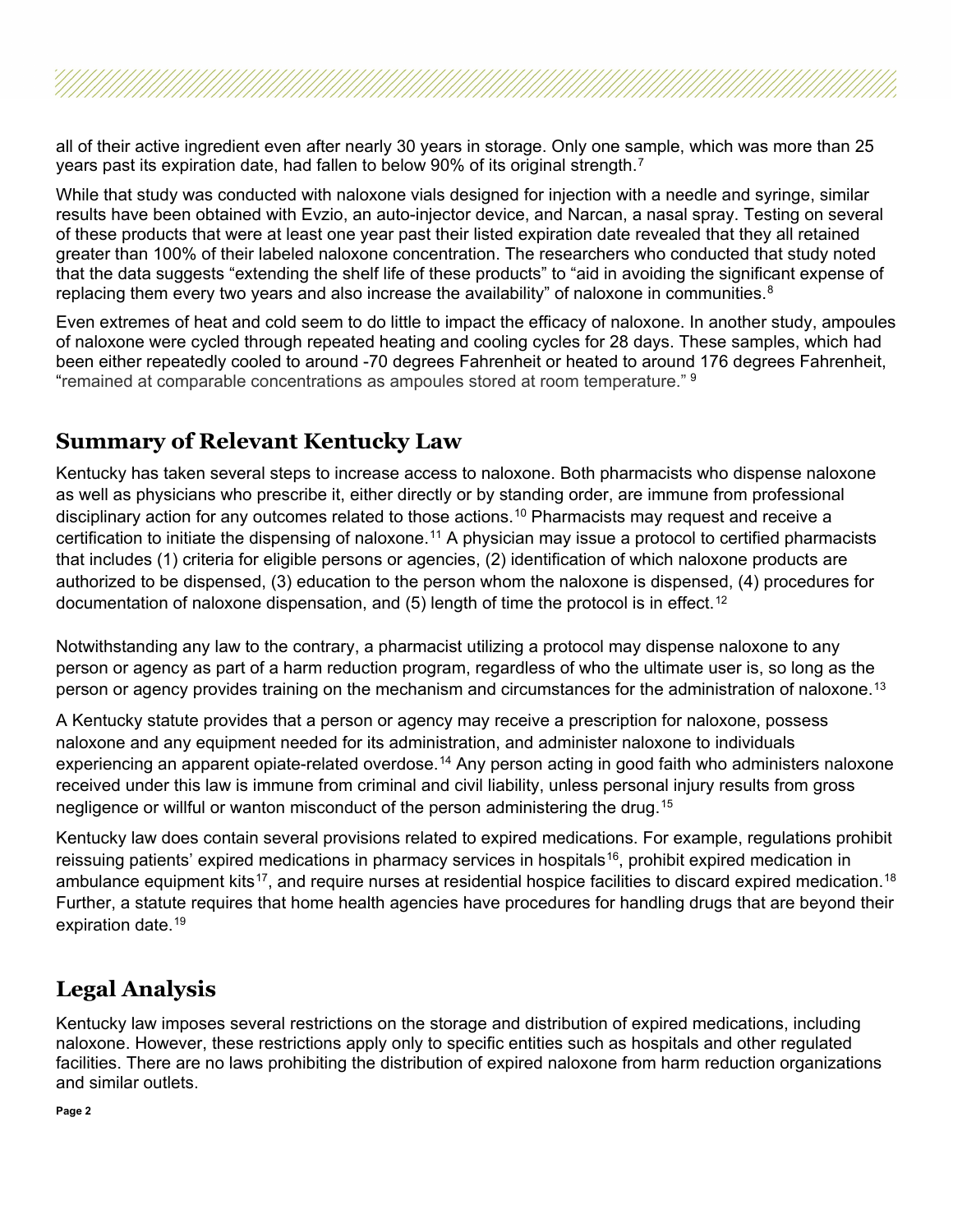While there are no relevant cases on the question, due to the demonstrated negative consequences associated with opioid overdose and the strong evidence that naloxone, even when expired, reverses the effects of opioids, it is likely that the civil and criminal immunity provisions of the naloxone access law would apply to expired naloxone to the same extent that they apply to non-expired naloxone.<sup>[20](#page-3-13)</sup>

#### **Conclusion**

Certain regulated facilities in Kentucky are prohibited from storing or dispensing expired medications, including naloxone. However, no law prevents harm reduction organizations from distributing expired naloxone to the same extent they are permitted to distribute non-expired naloxone, and laypeople who possess expired naloxone can likely administer it in the event of an overdose without fear of legal sanctions.

#### **SUPPORTERS**

**Support for the Network provided by the Robert Wood Johnson Foundation. The views expressed in this document do not necessarily reflect the views of the Foundation.**



Robert Wood Johnson Foundation

**This document was developed by legal fellow Matthew Sigala and reviewed by Amy Lieberman, JD and Corey Davis, JD, MSPH at the Network for Public Health Law's Harm Reduction Legal Project [\(harmreduction@networkforphl.org\)](mailto:harmreduction@networkforphl.org) in April 2022. The legal information provided in this document does not constitute legal advice or legal representation. For legal advice, please consult specific legal counsel.**

- <span id="page-2-0"></span><sup>1</sup> National Center for Health Statistics. Vital Statistics Rapid Release: Provisional Drug Overdose Death Counts. 2021; [https://www.cdc.gov/nchs/nvss/vsrr/drug-overdose-data.htm.](https://www.cdc.gov/nchs/nvss/vsrr/drug-overdose-data.htm) Accessed February 16, 2022.
- <span id="page-2-1"></span> $2$  Opioid overdose is caused by excessive depression of the respiratory and central nervous systems. Naloxone, a κ- and δ, and μ-opioid receptor competitive antagonist, works by displacing opioids from these receptors, thereby reversing their depressant effect. *See* Chamberlain JM, Klein BL. A comprehensive review of naloxone for the emergency physician. *Am J Emerg Med.* 1994;12(6):650-660.
- <span id="page-2-2"></span><sup>3</sup> For a comprehensive list of state naloxone access laws, *see* Network for Public Health Law, Legal Interventions to Reduce Overdose Mortality: Naloxone Access Laws. [https://www.networkforphl.org/wp-content/uploads/2021/04/NAL-](https://www.networkforphl.org/wp-content/uploads/2021/04/NAL-FINAL-4-12.pdf)[FINAL-4-12.pdf.](https://www.networkforphl.org/wp-content/uploads/2021/04/NAL-FINAL-4-12.pdf)
- <span id="page-2-3"></span><sup>4</sup> Colorado is a notable exception. There, state law explicitly extends immunity protections to individuals who furnish or administer expired naloxone. *See* Colo. Rev. Stat. § 13-21-108.7(3)(a); Colo. Rev. Stat. § 18-1-712(2)(a). The Colorado Consortium for Prescription Drug Abuse Prevention has created an Expired Naloxone Program toolkit that walks agencies through the process of donating expired naloxone. *See* Colorado Consortium for Prescription Drug Abuse Prevention, Expired Naloxone Donation program, https://corxconsortium.org/projects/expired-naloxone/.
- <span id="page-2-4"></span><sup>5</sup> *See* Kornfeld M. Affordable naloxone is running out, creating a perfect storm for more overdose deaths, activists say.
- <span id="page-2-5"></span><sup>6</sup> Pruyn S, Frey J, Baker B, et al. Quality Assessment of Expired Naloxone Products from First-Responders' Supplies. *Prehosp Emerg Care.* 2019;23(5):647-653.

**Page 3**